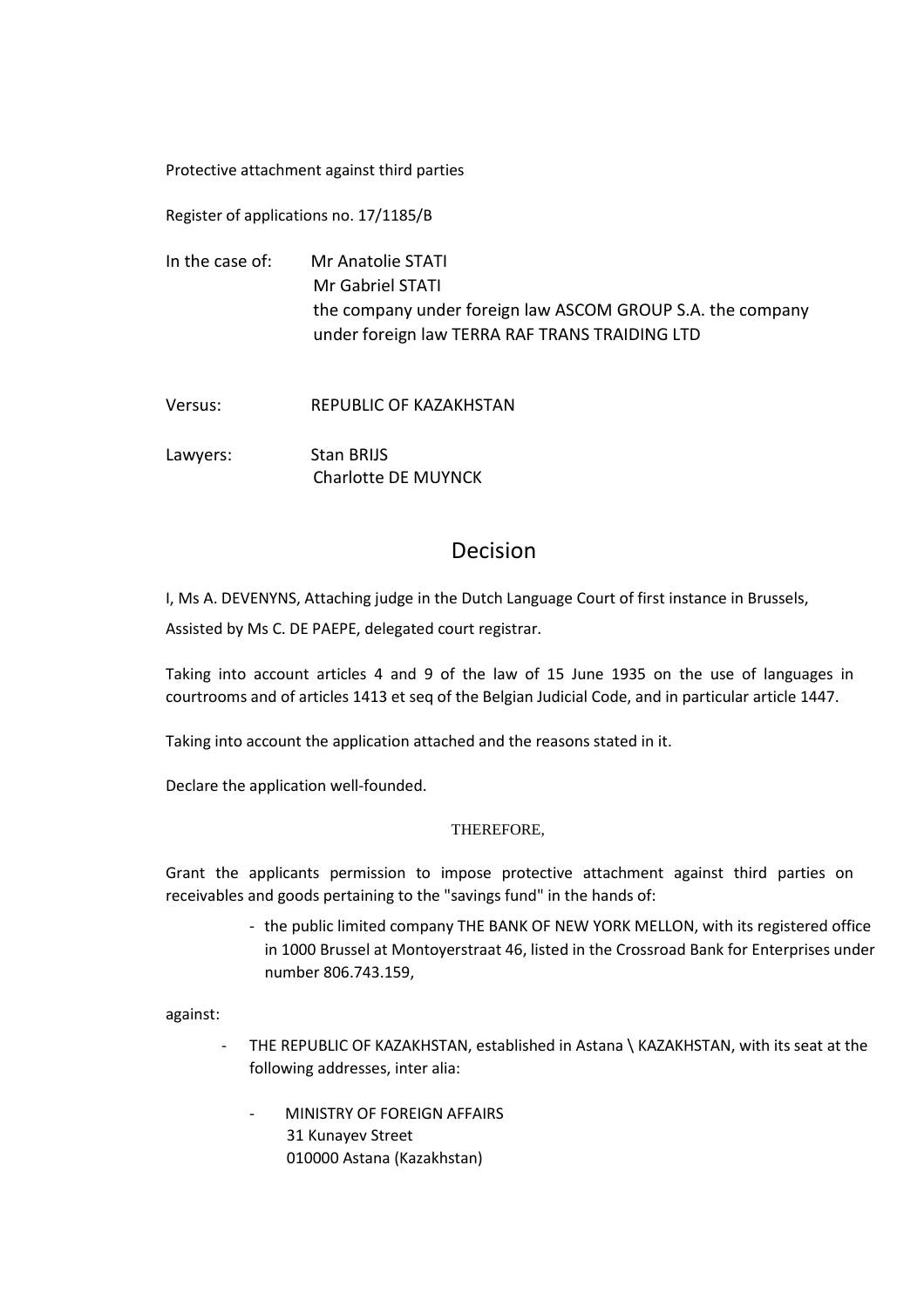- MINISTRY OF FINANCE 11 Pobeda Ave 010000 Astana (Kazakhstan)
- MINISTRY OF JUSTICE, HOUSE OF MINISTRIES 8 Mangilik El Street 010000 Astana (Kazakhstan)

Including the NATIONAL FUND OF THE REPUBLIC OF KAZAKHSTAN, with its seat in Astana, Kazakhstan,

for:

in principal amount, interest and costs: 515,822,966.35 USD the costs of this matter are : € 802,103.24

Grant permission to the applicant that it can release the court registrar from the requirement of issuing notices by registered letter from the court with acknowledgement of receipt.

Issued in judges chambers at the Palace of Justice - Montesquieu annex - in Brussels, on 11 OKT. 2017

C. DE PAEPE A. DEVENYNS